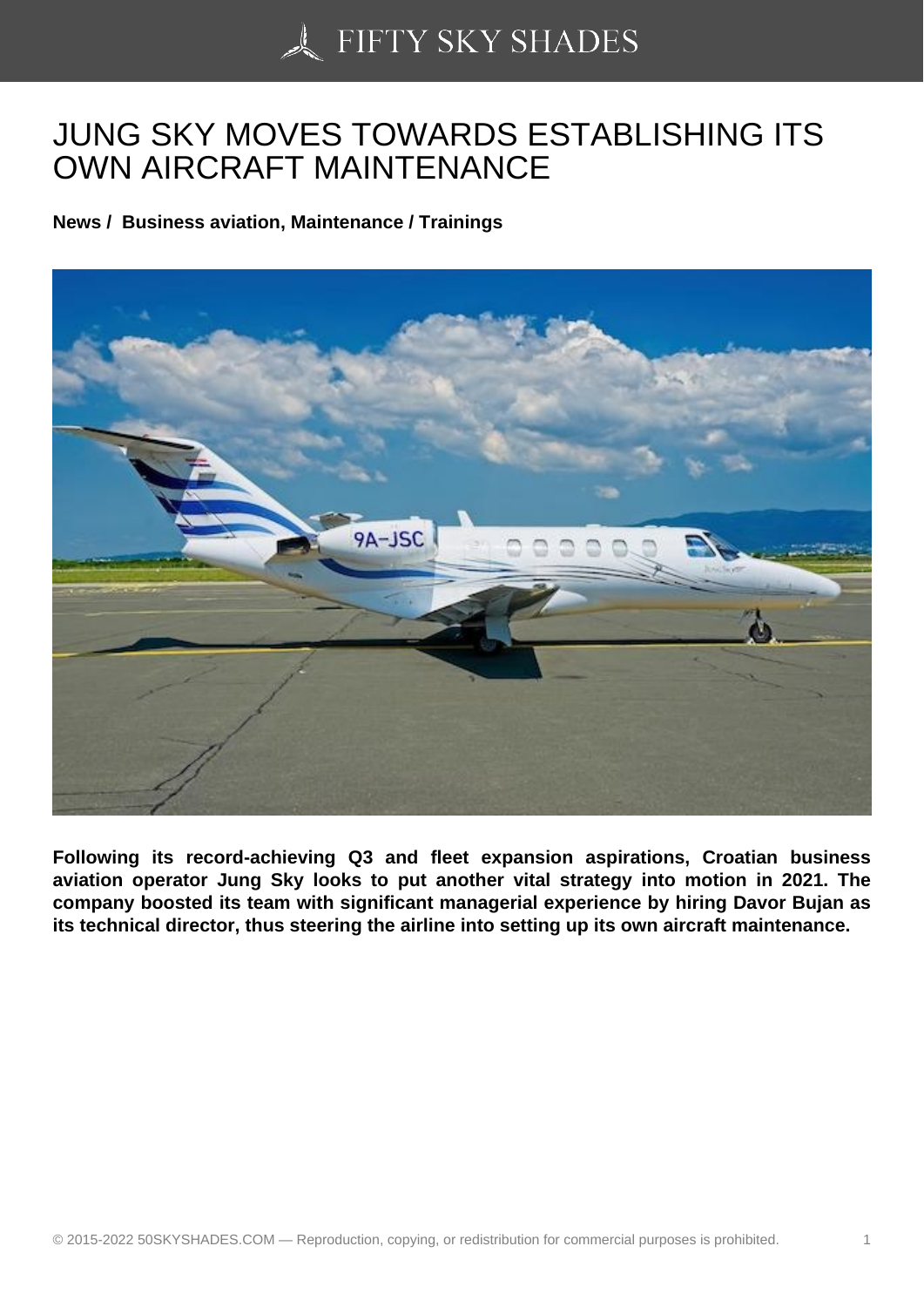**Bujan joined Jung Sky after spending more than 18 years at Croatian flag carrier Croatia Airlines where, in his last 3+ years he held the position of a Technical Director covering maintenance and continuing airworthiness organisations. Jung Sky's COO Kresimir Vlasic said: "Last month Jung Sky welcomed its 11th birthday. Over the course of this period the company succeeded in achieving satisfactory levels of stability and success of its flight operations. However, after all these years we're still burdened with the necessity to outsource aircraft maintenance which inevitably affects our flexibility, aircraft availability and expenditures. When we decide to add a third jet to our fleet, this will become an even bigger problem. Bringing in Davor Bujan is the first step in dealing with this issue. He is a professional with experience in establishing and supervising aircraft maintenance organisations which is a process defined by complex regulatory requirements."**



Vlasic points out the company's goals for next season are to primarily set up and initiate line maintenance operations while first base maintenance tasks would start as soon as possible, hopefully by the end of next year. "All in good times, it's a step-by-step process. Before we can apply for the Maintenance Organisation Approval Certificate, we need to strengthen our team with the right expertise and by hiring Davor, we're off to a great start."

**Davor Bujan, Jung Sky's new Technical Director commented: "I'm very happy I joined Jung Sky's tenacious and passionate team and I'm excited about the tasks put in front of me. It's a great challenge to build a project like this from scratch and I feel honoured to be given a chance to put my mark on something so big and significant for Jung Sky's business and growth."** 

By way of reminder, during Q3 2020 Jung Sky achieved the most successful quarter in company history, overthrowing the previous record-holding quarter by 11.5% in revenue and 21% in passenger flights. The company currently operates with two of their own Cessna 525A CJ2 aircrafts.